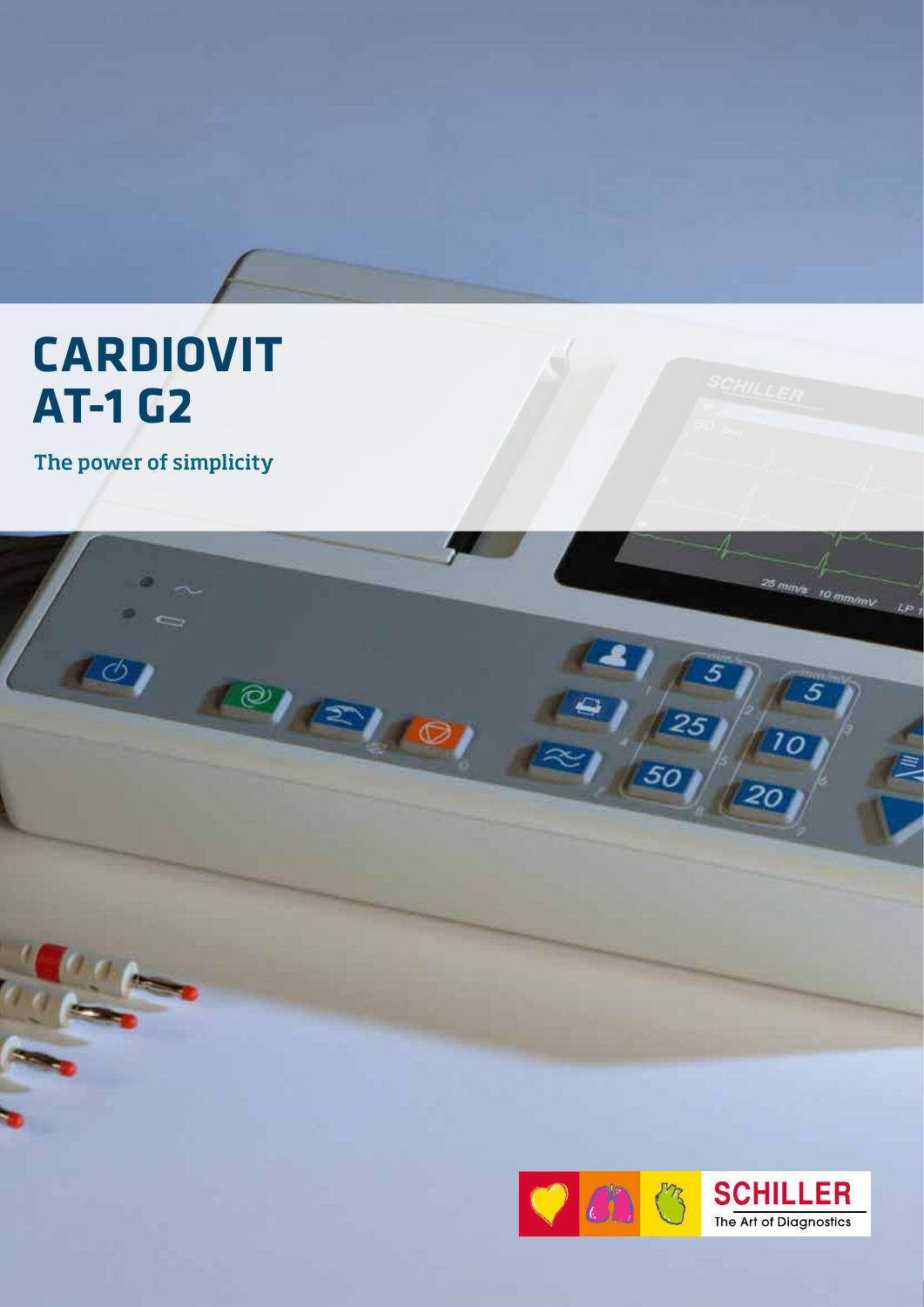# CARDIOVIT AT-1 G2

- Easy patient data entry
- Outstanding signal quality for adult and paediatric ECG
- Lead reversal detection



## **WHEN TRADITION MEETS MODERNITY**

Building on the solidly proven AT-1 and enhanced with the latest technology, the AT-1 G2 distinguishes itself by its outstanding signal quality and the newest interpretation algorithm.

User-friendliness is guaranteed with step-by-step workflow and easy patient data entry.

A colour screen and an easyto-clean keyboard complete this intuitive and reliable electrocardiograph.

## **STATE OF THE ART**

Thanks to a very high sampling frequency and a large frequency band, the CARDIOVIT AT-1 G2 provides optimal signal quality for adult and paediatric ECG.

The high-resolution thermal printer is compatible with roll and z-folded paper, accommodating customer preference. For data archiving PDF export on USB stick is also available.

## **ERGONOMIC DESIGN**

The CARDIOVIT AT-1 G2 has been designed with ease-of-use in mind: patient data can be entered at the touch of a button; with a 5" colour display for ECG preview and simplified keyboard, taking an ECG has never been simpler.

## **STEP-BY-STEP WORKFLOW**

- 1. Patient data entry (at the touch of a button)
- 2. Real-time signal preview and quality check, with lead reversal detection
- 3. Post-acquisition review

## **ADVANCED CLINICAL ALGORITHM**

**ETM:** One of the industry's most renowned 12-lead ECG interpretation programs.

**CCAA:** SCHILLER's Culprit Coronary Artery Algorithm is used outside the hospital whenever a fast decision on chest pain is required immediately. It locates the obstruction site in the coronary artery and thereby the size of the cardiac area at risk.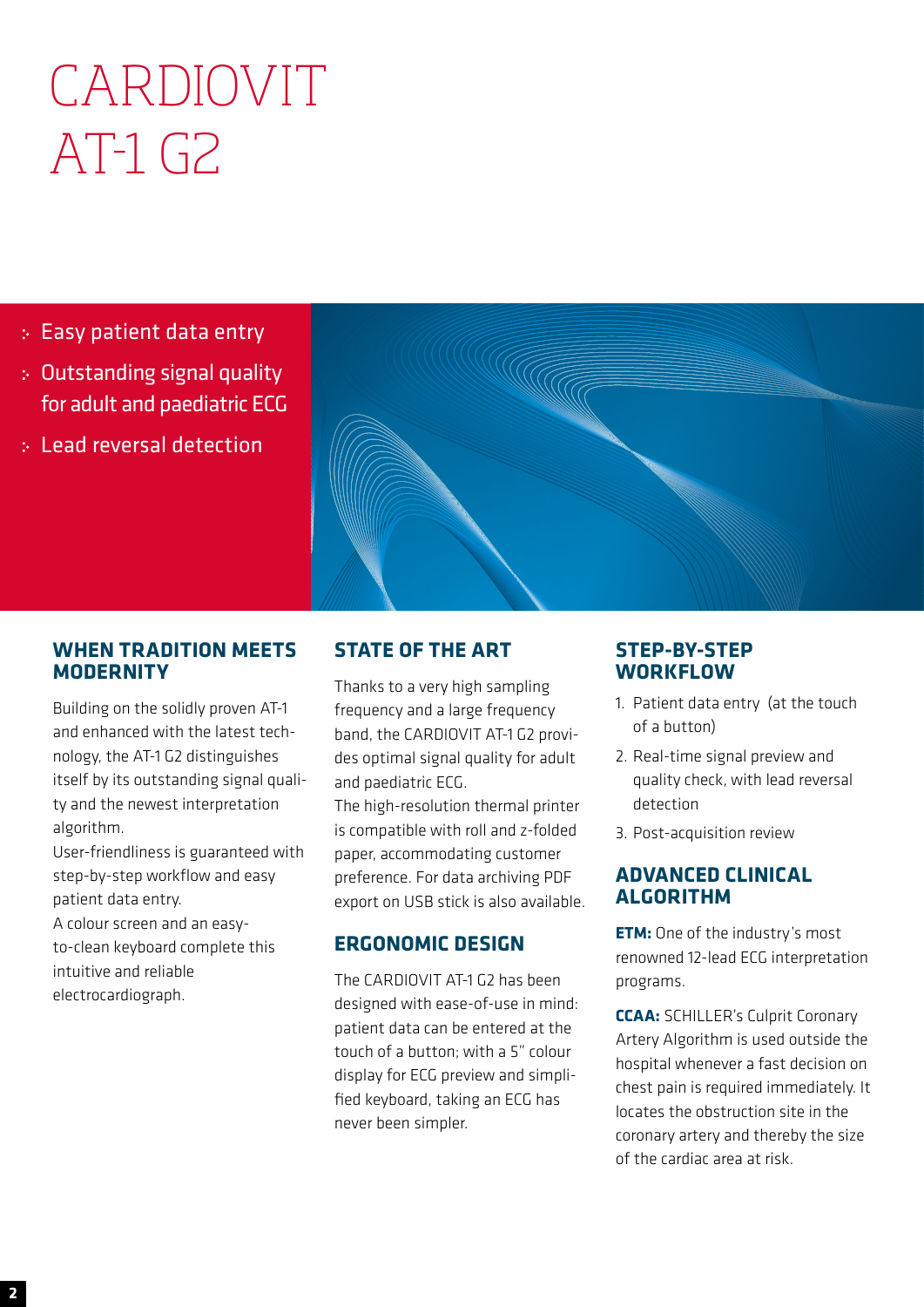- **1** The high-resolution thermal printer is compatible with roll and z-folded paper
- **<sup>2</sup>** Patient data entry with one touch of a button
- **<sup>3</sup>** ECG overview of 3 channels including colour-coded lead quality check





## EASY 1-2-3 STEPS

- 1: Enter patient data
- 2: Control signal quality and perform ECG
- 3: Review ECG before printing